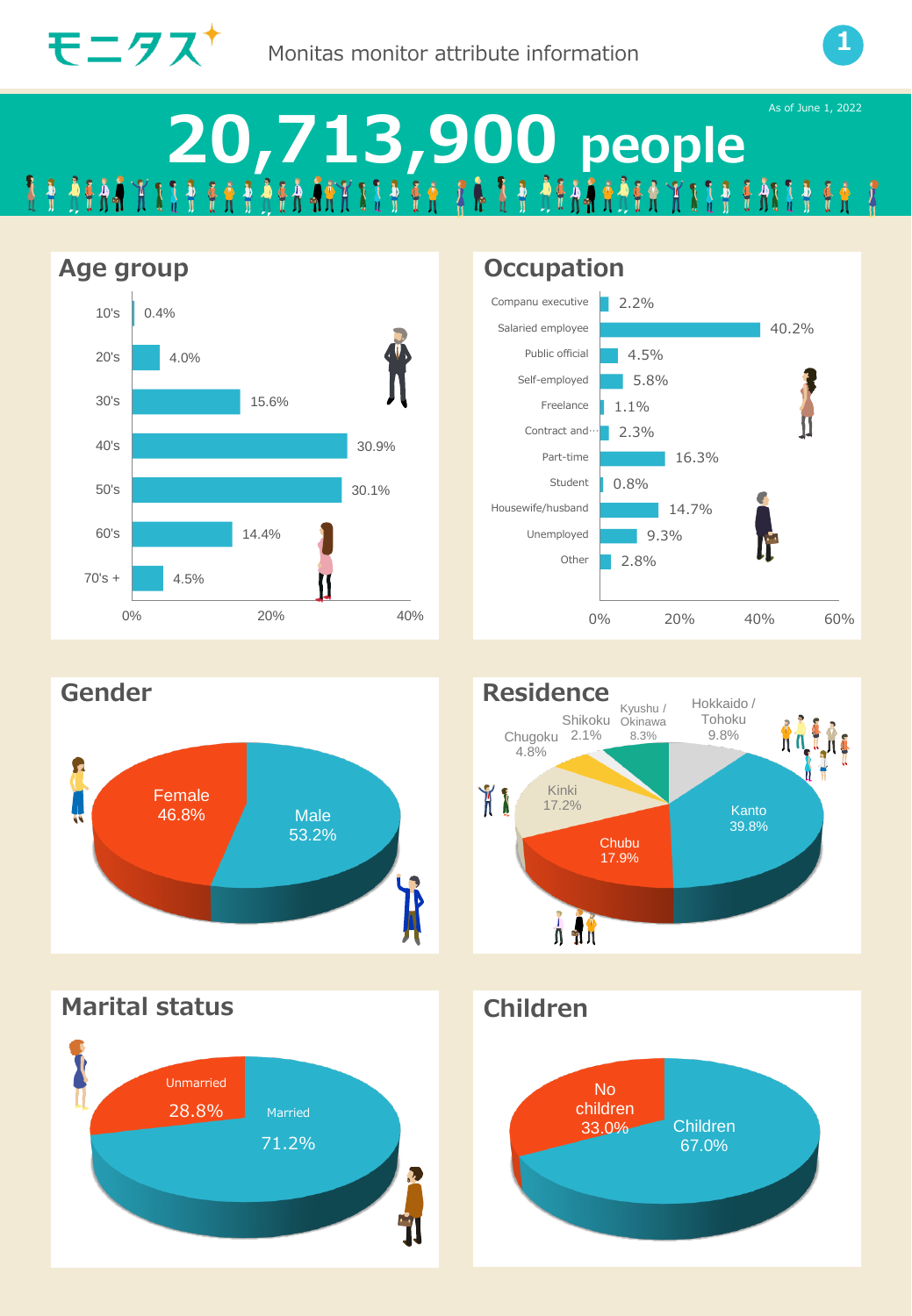

## **Active monitor attribute configuration data**

#### **Age group**

| 10's          | 0.4%  |
|---------------|-------|
| 20's          | 4.0%  |
| 30's          | 15.6% |
| 40's          | 30.9% |
| 50's          | 30.1% |
| 60's          | 14.4% |
| 70's or older | 4.5%  |

### **Occupation**

| Company executive                  | 2.2%  |
|------------------------------------|-------|
| Salaried employee                  | 40.2% |
| Public official                    | 4.5%  |
| Self-employed                      | 5.8%  |
| Freelance                          | 1.1%  |
| Contract and<br>temporary employee | 2.3%  |
| Part-time                          | 16.3% |
| Student                            | 0.8%  |
| Housewife/husband                  | 14.7% |
| Unemployed                         | 9.3%  |
| Other                              | 2.8%  |
|                                    |       |

## **Marital status**

| <b>Married</b> | 71.2% |
|----------------|-------|
| Unmarried      | 28.8% |

### **Children**

| Children    | 67.0% |
|-------------|-------|
| No children | 33.0% |

#### **Gender**

| Male   | 53.2% |
|--------|-------|
| Female | 46.8% |

#### **Residence**

| Hokkaido / Tohoku | 9.8%  |
|-------------------|-------|
| Kanto             | 39.8% |
| Chubu             | 17.9% |
| Kinki             | 17.2% |
| Chugoku           | 4.8%  |
| Shikoku           | 2.1%  |
| Kyushu / Okinawa  | 8.3%  |

N=109,249 As of September 1, 2018

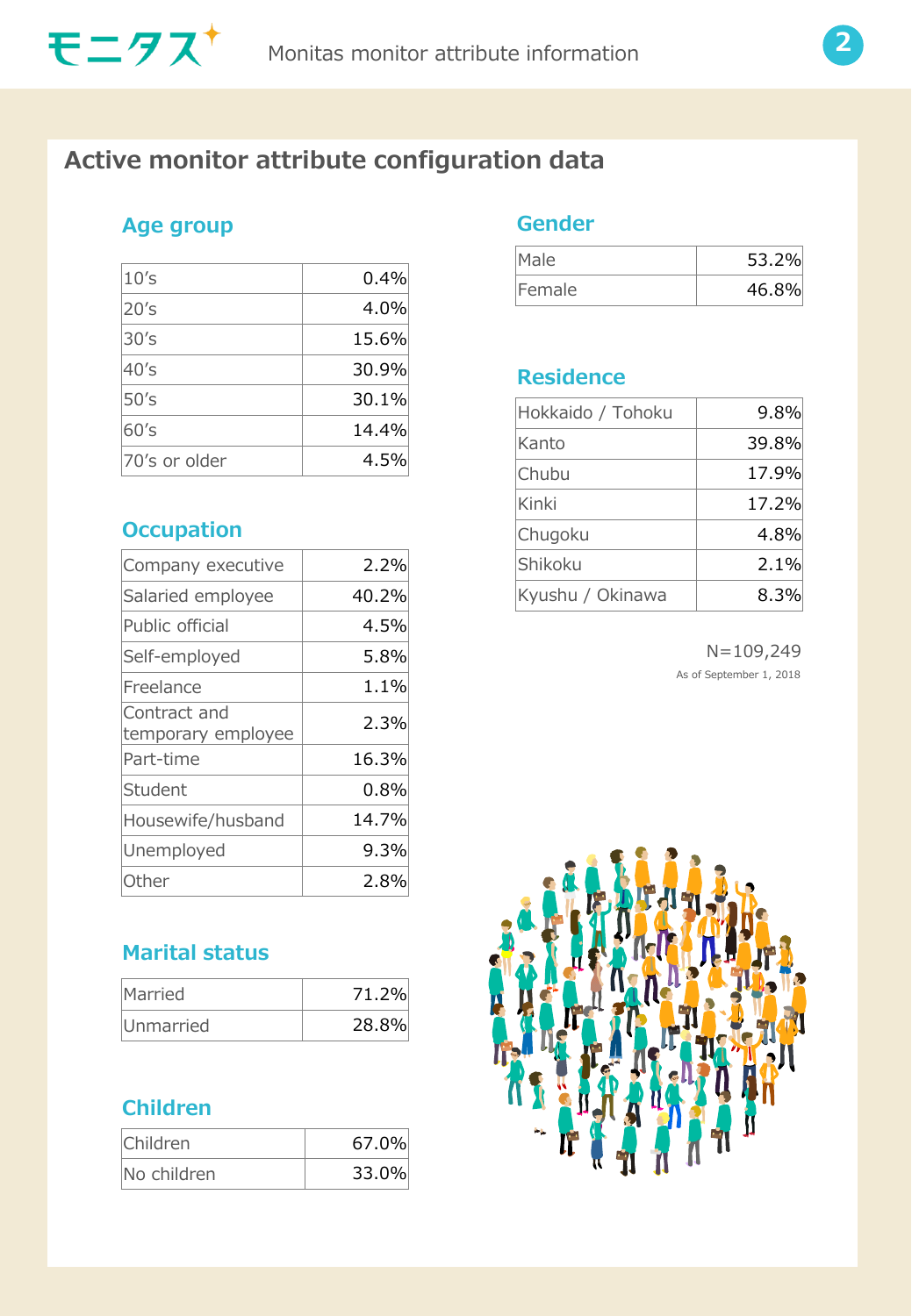

|        | Gender – age monitor configuration ratio |      |       |       |       |       |          |        |
|--------|------------------------------------------|------|-------|-------|-------|-------|----------|--------|
|        | 10's                                     | 20's | 30's  | 40's  | 50's  | 60's  | $70's +$ | total  |
| Male   | 0.2%                                     | 1.1% | 5.3%  | 15.0% | 18.1% | 10.1% | 3.5%     | 53.2%  |
| Female | 0.2%                                     | 2.9% | 10.3% | 15.9% | 12.1% | 4.4%  | 1.1%     | 46.8%  |
| total  | 0.4%                                     | 4.0% | 15.6% | 30.9% | 30.1% | 14.4% | 4.5%     | 100.0% |
|        |                                          |      |       |       |       |       |          |        |

## **Occupation monitor configuration ratio**  $\begin{array}{ccc} \bullet & \bullet & \bullet \\ \bullet & \bullet & \bullet \end{array}$

|          |                    |                      |                      |                                |                   |           |                       |           |         |                | Æл    |        |
|----------|--------------------|----------------------|----------------------|--------------------------------|-------------------|-----------|-----------------------|-----------|---------|----------------|-------|--------|
|          | Public<br>official | Salaried<br>employee | Company<br>executive | Contract /<br>temp<br>employee | Self-<br>employed | Freelance | Housewife<br>/husband | Part-time | Student | Unemploy<br>ed | Other | total  |
| 10's     | 0.0%               | 0.1%                 | 0.0%                 | 0.0%                           | 0.0%              | 0.0%      | 0.0%                  | 0.0%      | 0.1%    | 0.0%           | 0.0%  | 0.4%   |
| 20's     | 0.1%               | 1.3%                 | 0.0%                 | 0.1%                           | 0.1%              | 0.0%      | 0.7%                  | 0.7%      | 0.6%    | 0.3%           | 0.1%  | 4.0%   |
| 30's     | 0.7%               | 6.4%                 | 0.1%                 | 0.4%                           | 0.4%              | 0.1%      | 3.4%                  | 2.9%      | 0.1%    | 0.8%           | 0.4%  | 15.6%  |
| 40's     | 1.3%               | 14.3%                | 0.5%                 | 0.7%                           | 1.5%              | 0.3%      | 4.4%                  | 5.9%      | 0.0%    | 1.4%           | 0.8%  | 30.9%  |
| 50's     | 1.8%               | 14.0%                | 0.9%                 | 0.6%                           | 2.2%              | 0.4%      | 3.4%                  | 4.8%      | 0.0%    | 1.3%           | 0.9%  | 30.1%  |
| 60's     | 0.6%               | 3.9%                 | 0.6%                 | 0.5%                           | 1.3%              | 0.2%      | 2.1%                  | 1.7%      | 0.0%    | 2.9%           | 0.5%  | 14.4%  |
| $70's +$ | 0.0%               | 0.2%                 | 0.1%                 | 0.1%                           | 0.3%              | 0.0%      | 0.7%                  | 0.3%      | 0.0%    | 2.6%           | 0.2%  | 4.5%   |
| 合計       | 4.5%               | 40.2%                | 2.2%                 | 2.3%                           | 5.8%              | 1.1%      | 14.7%                 | 16.3%     | 0.8%    | 9.3%           | 2.8%  | 100.0% |

## **Marital status monitor configuration ratio**



※ "Unmarried" includes divorced and bereaved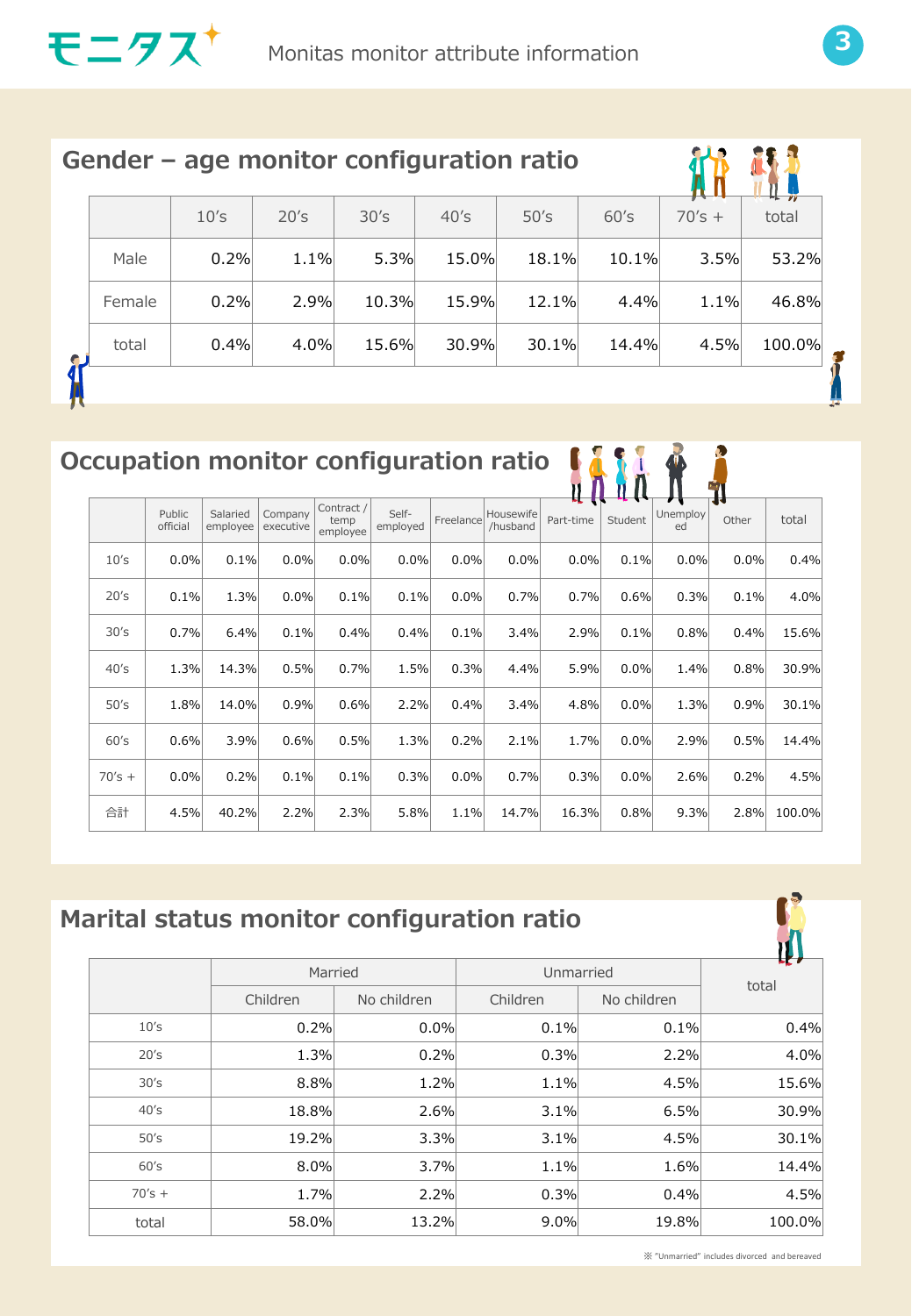



## **Special panel items**

#### **B to B**

- Industry
- Profession
- Employment status
- Company size / Number of employees
- Company's revenue
- Involvement level at procurement / recruiting



Data acquisition : Dec 2016 – Jan 2017

#### **Railroad lines**

- Train line of nearest station Greater Tokyo (Tokyo + 3 prefectures)
- Train line of nearest station Kansai region (Osaka, Kyoto + 4 prefectures)

#### **Residential house**

- House form
- Age of house
- Housing equipment
- Past renovation / extension and remodeling
- Parts you remodeled
- Household population
- Household formation

#### **Life style**

- Smoking status
- Cosmetics use status
- Cosmetics purchase place
- Cosmetics purchase price
- Contact lens status
- Travel